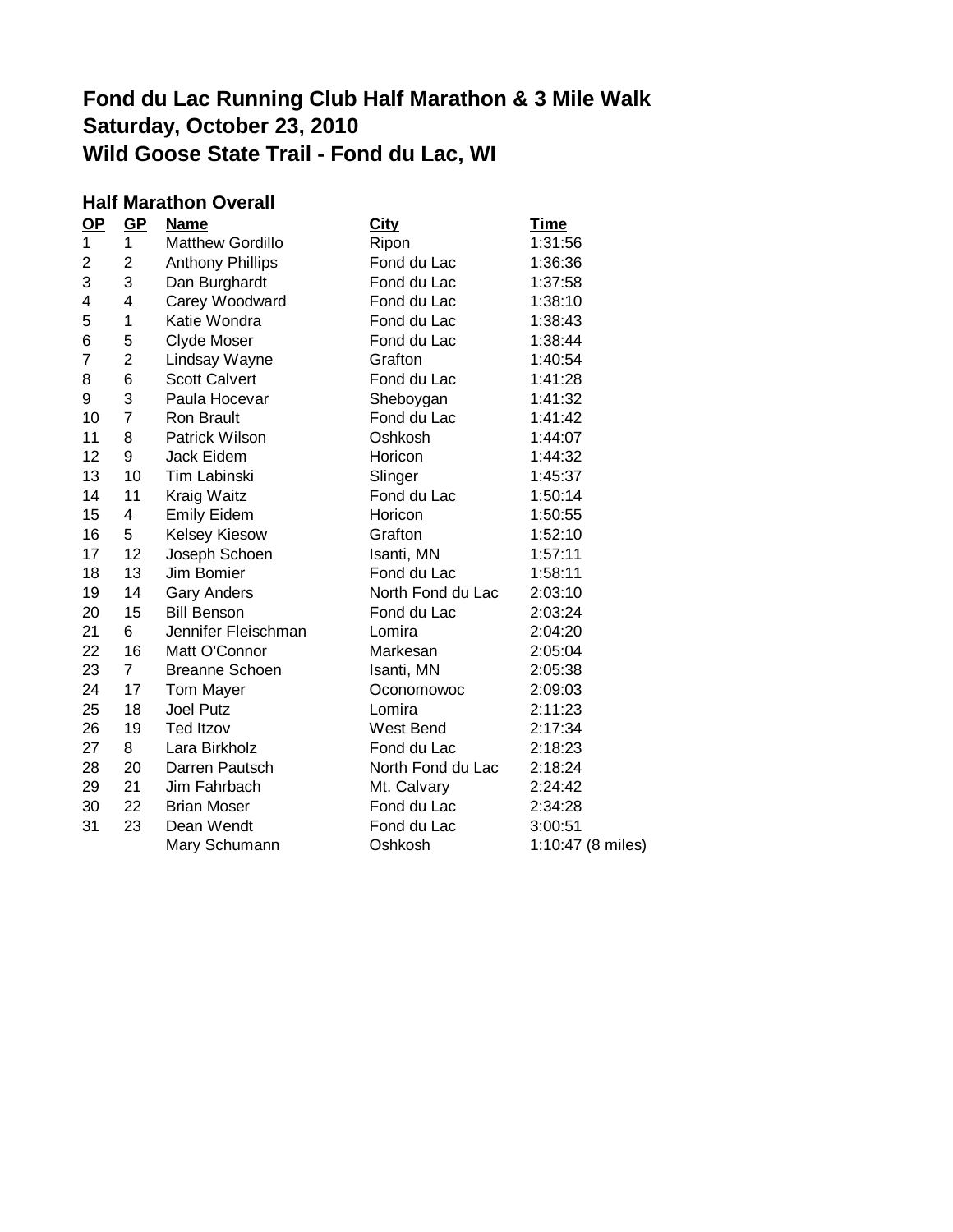## **Fond du Lac Running Club Half Marathon & 3 Mile Walk Saturday, October 23, 2010 Wild Goose State Trail - Fond du Lac, WI**

#### **Half Marathon Female**

| <b>OP</b> | GP | <b>Name</b>           | City        | <b>Time</b> |
|-----------|----|-----------------------|-------------|-------------|
| 5         | 1  | Katie Wondra          | Fond du Lac | 1:38:43     |
| 7         | 2  | Lindsay Wayne         | Grafton     | 1:40:54     |
| 9         | 3  | Paula Hocevar         | Sheboygan   | 1:41:32     |
| 15        | 4  | <b>Emily Eidem</b>    | Horicon     | 1:50:55     |
| 16        | 5  | <b>Kelsey Kiesow</b>  | Grafton     | 1:52:10     |
| 21        | 6  | Jennifer Fleischman   | Lomira      | 2:04:20     |
| 23        | 7  | <b>Breanne Schoen</b> | Isanti, MN  | 2:05:38     |
| 27        | 8  | Lara Birkholz         | Fond du Lac | 2:18:23     |

### **Fond du Lac Running Club Half Marathon & 3 Mile Walk Saturday, October 23, 2010 Wild Goose State Trail - Fond du Lac, WI**

### **Half Marathon Male**

| <u>OP</u> | $GP$ | <b>Name</b>             | <b>City</b>       | <b>Time</b> |
|-----------|------|-------------------------|-------------------|-------------|
| 1         | 1    | <b>Matthew Gordillo</b> | Ripon             | 1:31:56     |
| 2         | 2    | <b>Anthony Phillips</b> | Fond du Lac       | 1:36:36     |
| 3         | 3    | Dan Burghardt           | Fond du Lac       | 1:37:58     |
| 4         | 4    | Carey Woodward          | Fond du Lac       | 1:38:10     |
| 6         | 5    | Clyde Moser             | Fond du Lac       | 1:38:44     |
| 8         | 6    | <b>Scott Calvert</b>    | Fond du Lac       | 1:41:28     |
| 10        | 7    | Ron Brault              | Fond du Lac       | 1:41:42     |
| 11        | 8    | Patrick Wilson          | Oshkosh           | 1:44:07     |
| 12        | 9    | Jack Eidem              | Horicon           | 1:44:32     |
| 13        | 10   | <b>Tim Labinski</b>     | Slinger           | 1:45:37     |
| 14        | 11   | Kraig Waitz             | Fond du Lac       | 1:50:14     |
| 17        | 12   | Joseph Schoen           | Isanti, MN        | 1:57:11     |
| 18        | 13   | Jim Bomier              | Fond du Lac       | 1:58:11     |
| 19        | 14   | <b>Gary Anders</b>      | North Fond du Lac | 2:03:10     |
| 20        | 15   | <b>Bill Benson</b>      | Fond du Lac       | 2:03:24     |
| 22        | 16   | Matt O'Connor           | Markesan          | 2:05:04     |
| 24        | 17   | <b>Tom Mayer</b>        | Oconomowoc        | 2:09:03     |
| 25        | 18   | Joel Putz               | Lomira            | 2:11:23     |
| 26        | 19   | <b>Ted Itzov</b>        | West Bend         | 2:17:34     |
| 28        | 20   | Darren Pautsch          | North Fond du Lac | 2:18:24     |
| 29        | 21   | Jim Fahrbach            | Mt. Calvary       | 2:24:42     |
| 30        | 22   | <b>Brian Moser</b>      | Fond du Lac       | 2:34:28     |
| 31        | 23   | Dean Wendt              | Fond du Lac       | 3:00:51     |